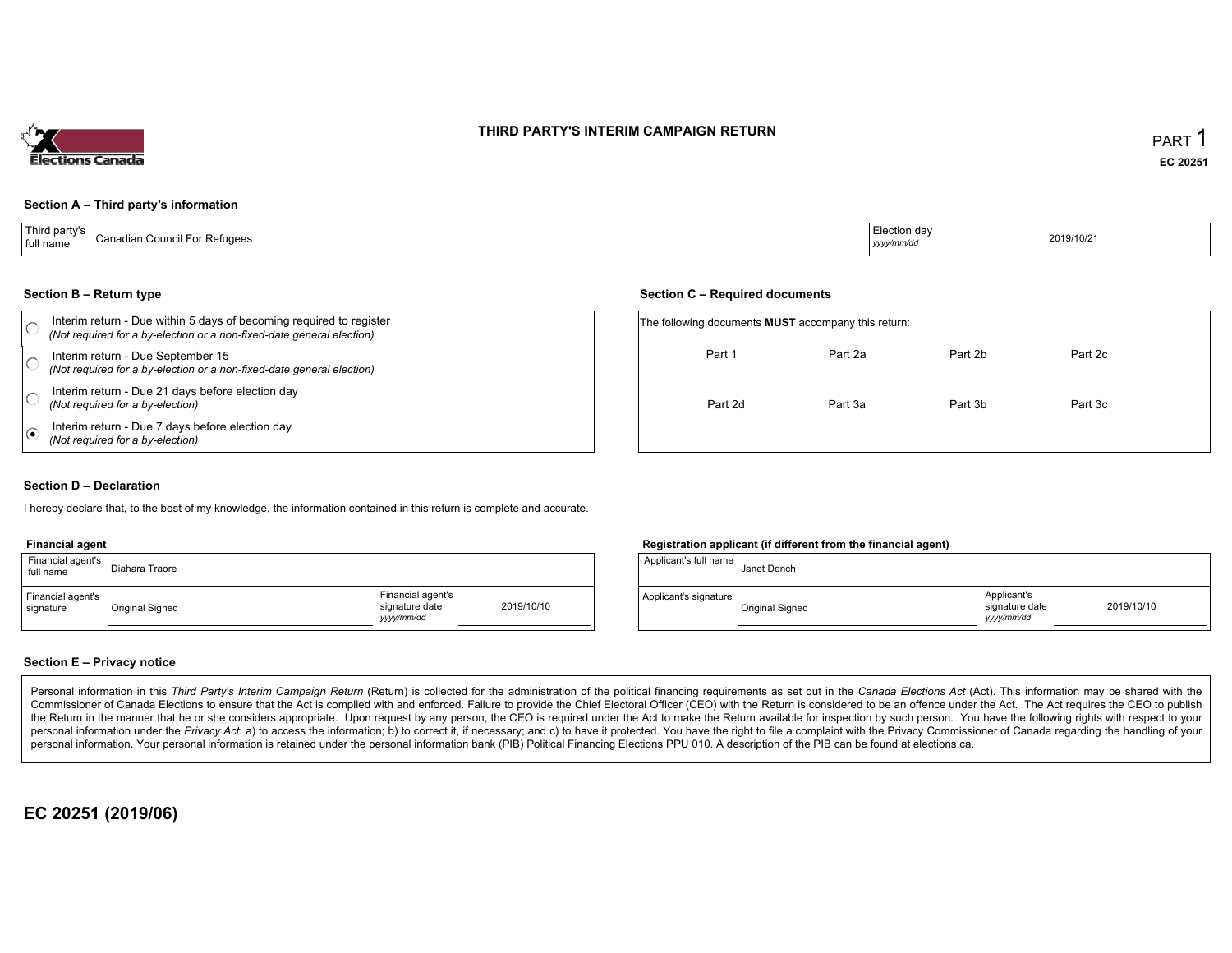

#### THIRD PARTY'S INTERIM CAMPAIGN RETURN Statement of monetary contributions received

| No.          | Full name                               | Street<br>no. | <b>Street</b> | Apt. | City    | Prov./<br>Terr. | Postal<br>code | Date<br>received<br>yyyy/mm/dd                                                    | Individual | <b>Business /</b><br>Commercial<br>organization | Government | <b>Trade union</b> | Corporation<br>without share<br>capital | Unincorporated<br>organization or<br>association |
|--------------|-----------------------------------------|---------------|---------------|------|---------|-----------------|----------------|-----------------------------------------------------------------------------------|------------|-------------------------------------------------|------------|--------------------|-----------------------------------------|--------------------------------------------------|
|              |                                         |               |               |      |         |                 |                |                                                                                   | - \$       | \$                                              | - \$       | \$                 | \$                                      | \$                                               |
| $\mathbf{1}$ | Canadian Association of Refugee Lawyers |               |               |      | Toronto | ON              | M4P 1L3        | 2019/09/18                                                                        |            | 25,000.00                                       |            |                    |                                         |                                                  |
|              | 2 Atlantic Central                      |               |               |      | Halifax | <b>NS</b>       | <b>B3K 2R7</b> | 2019/10/10                                                                        |            | 1,500.00                                        |            |                    |                                         |                                                  |
|              |                                         |               |               |      |         |                 |                |                                                                                   |            |                                                 |            |                    |                                         |                                                  |
|              |                                         |               |               |      |         |                 |                |                                                                                   |            |                                                 |            |                    |                                         |                                                  |
|              |                                         |               |               |      |         |                 |                |                                                                                   |            |                                                 |            |                    |                                         |                                                  |
|              |                                         |               |               |      |         |                 |                |                                                                                   |            |                                                 |            |                    |                                         |                                                  |
|              |                                         |               |               |      |         |                 |                |                                                                                   |            |                                                 |            |                    |                                         |                                                  |
|              |                                         |               |               |      |         |                 |                |                                                                                   |            |                                                 |            |                    |                                         |                                                  |
|              |                                         |               |               |      |         |                 |                |                                                                                   |            |                                                 |            |                    |                                         |                                                  |
|              |                                         |               |               |      |         |                 |                |                                                                                   |            |                                                 |            |                    |                                         |                                                  |
|              |                                         |               |               |      |         |                 |                |                                                                                   |            |                                                 |            |                    |                                         |                                                  |
|              |                                         |               |               |      |         |                 |                |                                                                                   |            |                                                 |            |                    |                                         |                                                  |
|              |                                         |               |               |      |         |                 |                |                                                                                   |            |                                                 |            |                    |                                         |                                                  |
|              |                                         |               |               |      |         |                 |                |                                                                                   |            |                                                 |            |                    |                                         |                                                  |
|              |                                         |               |               |      |         |                 |                | Totals carried forward from previous page \$                                      |            |                                                 |            |                    |                                         |                                                  |
|              |                                         |               |               |      |         |                 |                | Total amount of monetary contributions by contributors who gave over \$200 (A)    |            | 26,500.00                                       |            |                    |                                         |                                                  |
|              |                                         |               |               |      |         |                 |                | Number of contributors who gave over \$200                                        |            | $\overline{2}$                                  |            |                    |                                         |                                                  |
|              |                                         |               |               |      |         |                 |                | Total amount of monetary contributions by contributors who gave \$200 or less (B) |            |                                                 |            |                    |                                         |                                                  |
|              |                                         |               |               |      |         |                 |                | Number of contributors who gave \$200 or less                                     |            |                                                 |            |                    |                                         |                                                  |
|              |                                         |               |               |      |         |                 |                | Total amount of all monetary contributions (A+B)                                  |            | 26,500.00                                       |            |                    |                                         |                                                  |
|              |                                         |               |               |      |         |                 |                | Number of contributors who gave monetary contributions                            |            | C                                               |            |                    |                                         |                                                  |

| Third<br>יה י<br>2019/10/2<br>For Refugees<br>. ≏anadian Council Fo<br>Pagu<br>part<br>уууулттлаа |  |  |
|---------------------------------------------------------------------------------------------------|--|--|
|---------------------------------------------------------------------------------------------------|--|--|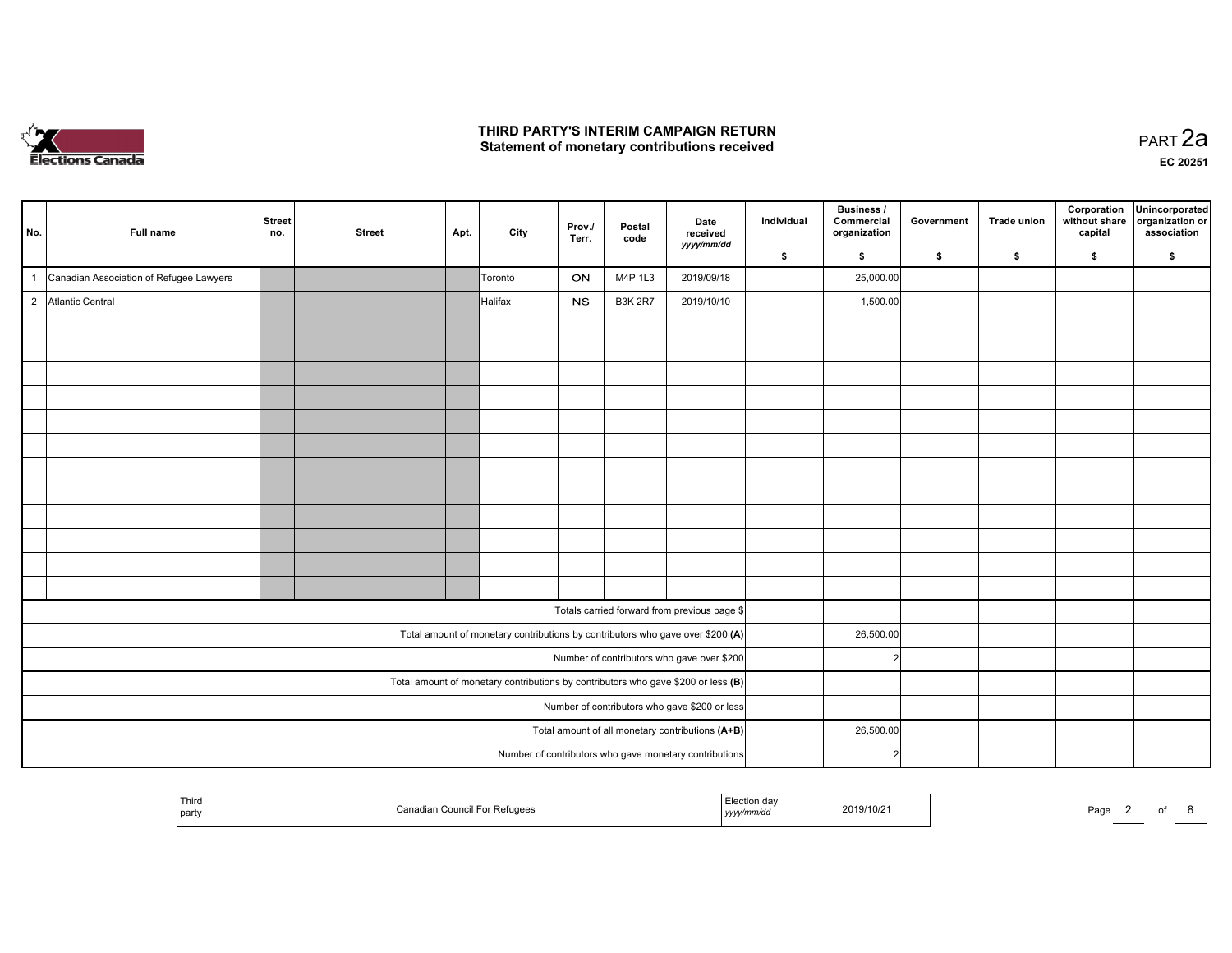

#### THIRD PARTY'S INTERIM CAMPAIGN RETURN Statement of non-monetary contributions received

 PART 2bEC <sup>20251</sup>

| No. | Full name | <b>Street</b><br>no. | <b>Street</b> | Apt. | City | Prov./<br>Terr. | Postal<br>code | Date<br>received<br>yyyy/mm/dd                                                          | Individual | <b>Business /</b><br>Commercial<br>organization | Government | <b>Trade union</b> | Corporation<br>capital | Unincorporated<br>without share organization or<br>association |
|-----|-----------|----------------------|---------------|------|------|-----------------|----------------|-----------------------------------------------------------------------------------------|------------|-------------------------------------------------|------------|--------------------|------------------------|----------------------------------------------------------------|
|     |           |                      |               |      |      |                 |                |                                                                                         | \$         | \$                                              | \$         | \$                 | \$                     | \$                                                             |
|     |           |                      |               |      |      |                 |                |                                                                                         |            |                                                 |            |                    |                        |                                                                |
|     |           |                      |               |      |      |                 |                |                                                                                         |            |                                                 |            |                    |                        |                                                                |
|     |           |                      |               |      |      |                 |                |                                                                                         |            |                                                 |            |                    |                        |                                                                |
|     |           |                      |               |      |      |                 |                |                                                                                         |            |                                                 |            |                    |                        |                                                                |
|     |           |                      |               |      |      |                 |                |                                                                                         |            |                                                 |            |                    |                        |                                                                |
|     |           |                      |               |      |      |                 |                |                                                                                         |            |                                                 |            |                    |                        |                                                                |
|     |           |                      |               |      |      |                 |                |                                                                                         |            |                                                 |            |                    |                        |                                                                |
|     |           |                      |               |      |      |                 |                |                                                                                         |            |                                                 |            |                    |                        |                                                                |
|     |           |                      |               |      |      |                 |                |                                                                                         |            |                                                 |            |                    |                        |                                                                |
|     |           |                      |               |      |      |                 |                |                                                                                         |            |                                                 |            |                    |                        |                                                                |
|     |           |                      |               |      |      |                 |                |                                                                                         |            |                                                 |            |                    |                        |                                                                |
|     |           |                      |               |      |      |                 |                |                                                                                         |            |                                                 |            |                    |                        |                                                                |
|     |           |                      |               |      |      |                 |                |                                                                                         |            |                                                 |            |                    |                        |                                                                |
|     |           |                      |               |      |      |                 |                |                                                                                         |            |                                                 |            |                    |                        |                                                                |
|     |           |                      |               |      |      |                 |                | Totals carried forward from previous page \$                                            |            |                                                 |            |                    |                        |                                                                |
|     |           |                      |               |      |      |                 |                | Total amount of non-monetary contributions by contributors who gave over \$200 (A)      |            |                                                 |            |                    |                        |                                                                |
|     |           |                      |               |      |      |                 |                | Number of contributors who gave over \$200                                              |            |                                                 |            |                    |                        |                                                                |
|     |           |                      |               |      |      |                 |                | Total amount of non-monetary contributions by contributors who gave \$200 or less $(B)$ |            |                                                 |            |                    |                        |                                                                |
|     |           |                      |               |      |      |                 |                | Number of contributors who gave \$200 or less                                           |            |                                                 |            |                    |                        |                                                                |
|     |           |                      |               |      |      |                 |                | Total amount of all non-monetary contributions (A+B)                                    |            |                                                 |            |                    |                        |                                                                |
|     |           |                      |               |      |      |                 |                | Number of contributors who gave non-monetary contributions                              |            |                                                 |            |                    |                        |                                                                |

| Third<br>on dou<br>2019/10/2<br>For Refugees<br>⊢Council F<br>  party<br>mm/ac<br>, <i>yyyy</i><br><u>the contract of the contract of the contract of the contract of the contract of the contract of the contract of the contract of the contract of the contract of the contract of the contract of the contract of the contract </u><br>. | Page |
|----------------------------------------------------------------------------------------------------------------------------------------------------------------------------------------------------------------------------------------------------------------------------------------------------------------------------------------------|------|
|----------------------------------------------------------------------------------------------------------------------------------------------------------------------------------------------------------------------------------------------------------------------------------------------------------------------------------------------|------|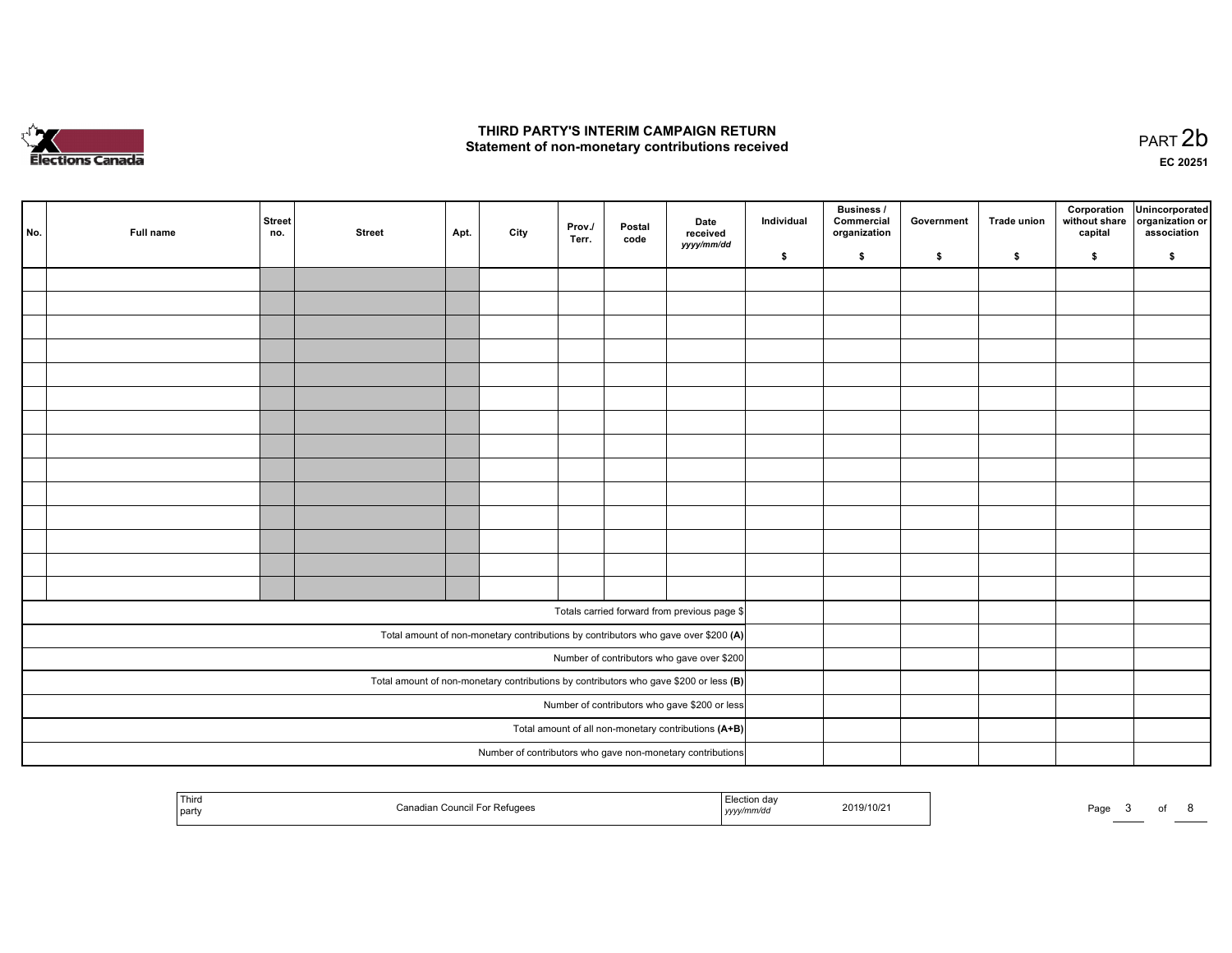

#### THIRD PARTY'S INTERIM CAMPAIGN RETURN  $\frac{1}{2}$  of PART  $\frac{2}{3}$  PART  $\frac{2}{3}$

EC <sup>20251</sup>

| No. | Full name | <b>Street</b><br>no. | <b>Street</b> | Apt. | City | Prov./<br>Terr. | Postal<br>code | Date<br>received<br>yyyy/mm/dd                                  | Individual | <b>Business /</b><br>Commercial<br>organization | Government | <b>Trade union</b> | Corporation<br>capital | Unincorporated<br>without share organization or<br>association |
|-----|-----------|----------------------|---------------|------|------|-----------------|----------------|-----------------------------------------------------------------|------------|-------------------------------------------------|------------|--------------------|------------------------|----------------------------------------------------------------|
|     |           |                      |               |      |      |                 |                |                                                                 | \$         | \$                                              | \$         | \$                 | \$                     | \$                                                             |
|     |           |                      |               |      |      |                 |                |                                                                 |            |                                                 |            |                    |                        |                                                                |
|     |           |                      |               |      |      |                 |                |                                                                 |            |                                                 |            |                    |                        |                                                                |
|     |           |                      |               |      |      |                 |                |                                                                 |            |                                                 |            |                    |                        |                                                                |
|     |           |                      |               |      |      |                 |                |                                                                 |            |                                                 |            |                    |                        |                                                                |
|     |           |                      |               |      |      |                 |                |                                                                 |            |                                                 |            |                    |                        |                                                                |
|     |           |                      |               |      |      |                 |                |                                                                 |            |                                                 |            |                    |                        |                                                                |
|     |           |                      |               |      |      |                 |                |                                                                 |            |                                                 |            |                    |                        |                                                                |
|     |           |                      |               |      |      |                 |                |                                                                 |            |                                                 |            |                    |                        |                                                                |
|     |           |                      |               |      |      |                 |                |                                                                 |            |                                                 |            |                    |                        |                                                                |
|     |           |                      |               |      |      |                 |                |                                                                 |            |                                                 |            |                    |                        |                                                                |
|     |           |                      |               |      |      |                 |                |                                                                 |            |                                                 |            |                    |                        |                                                                |
|     |           |                      |               |      |      |                 |                |                                                                 |            |                                                 |            |                    |                        |                                                                |
|     |           |                      |               |      |      |                 |                |                                                                 |            |                                                 |            |                    |                        |                                                                |
|     |           |                      |               |      |      |                 |                |                                                                 |            |                                                 |            |                    |                        |                                                                |
|     |           |                      |               |      |      |                 |                | Totals carried forward from previous page \$                    |            |                                                 |            |                    |                        |                                                                |
|     |           |                      |               |      |      |                 |                | Total amount of loans by lenders who provided over \$200 (A)    |            |                                                 |            |                    |                        |                                                                |
|     |           |                      |               |      |      |                 |                | Number of lenders who provided over \$200                       |            |                                                 |            |                    |                        |                                                                |
|     |           |                      |               |      |      |                 |                | Total amount of loans by lenders who provided \$200 or less (B) |            |                                                 |            |                    |                        |                                                                |
|     |           |                      |               |      |      |                 |                | Number of lenders who provided \$200 or less                    |            |                                                 |            |                    |                        |                                                                |
|     |           |                      |               |      |      |                 |                | Total amount of all loans (A+B)                                 |            |                                                 |            |                    |                        |                                                                |
|     |           |                      |               |      |      |                 |                | Number of all lenders who provided loans                        |            |                                                 |            |                    |                        |                                                                |
|     |           |                      |               |      |      |                 |                |                                                                 |            |                                                 |            |                    |                        |                                                                |

| Third<br>Canadian Council For Refugees<br>  party | lection day.<br>2019/10/21<br>yyyy/mm/dd | Pagr |
|---------------------------------------------------|------------------------------------------|------|
|---------------------------------------------------|------------------------------------------|------|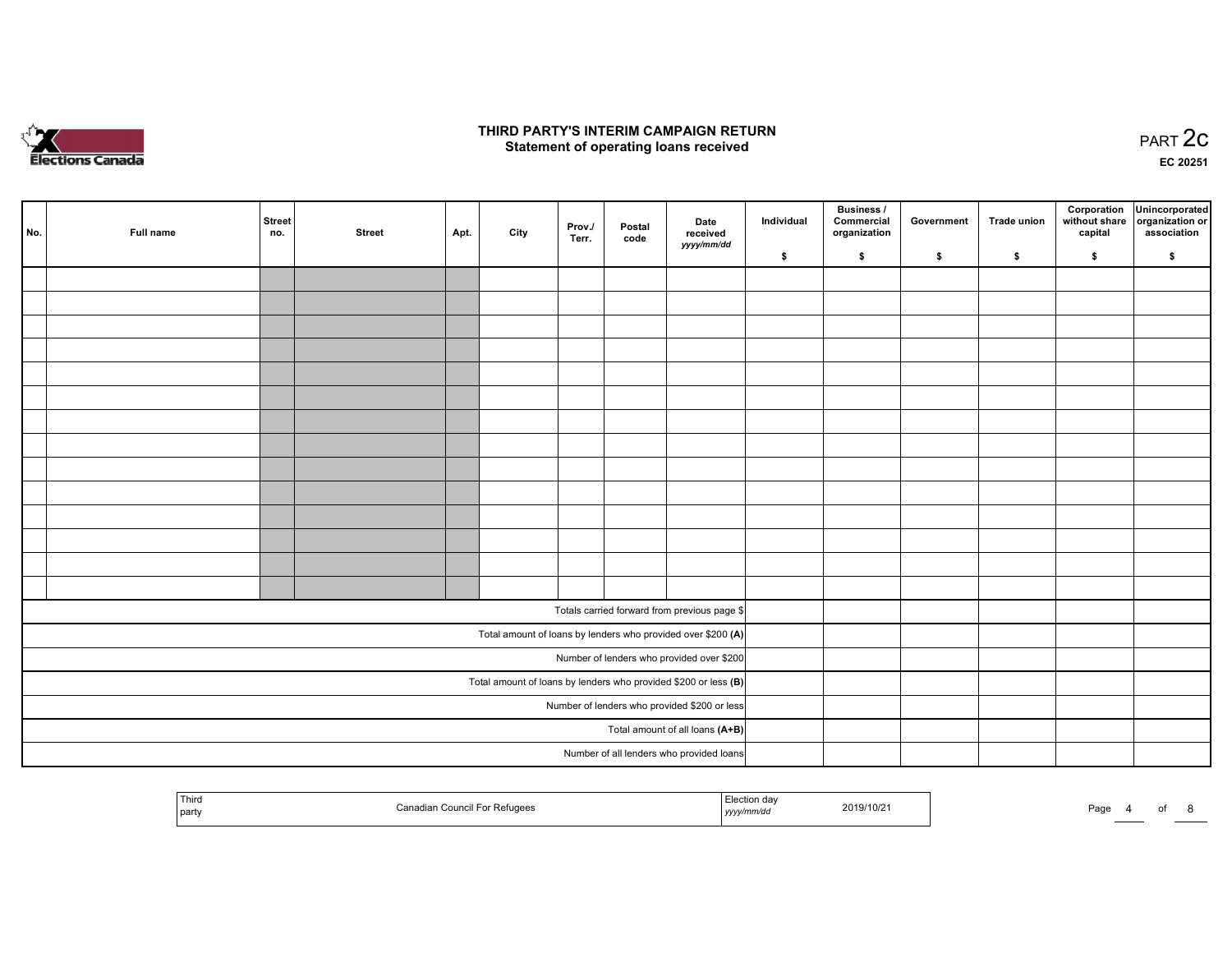# **Elections Canada**

#### THIRD PARTY'S INTERIM CAMPAIGN RETURN<br>Cummery of inflows **Summary of inflows**  $\frac{1}{2}$  of inflows  $\frac{1}{2}$  part 2d

| No.   | Type of contributor / lender                    | <b>Monetary</b><br>contributions<br>(Part 2a)<br>\$ | Non-monetary<br>contributions<br>(Part 2b)<br>\$ | Loans<br>(Part 2c)<br>\$ | Total<br>\$ | Number of<br>contributors and<br>lenders |
|-------|-------------------------------------------------|-----------------------------------------------------|--------------------------------------------------|--------------------------|-------------|------------------------------------------|
| 1.    | Individuals                                     |                                                     |                                                  |                          |             |                                          |
|       | 2. Businesses / Commercial organizations        | 26,500.00                                           |                                                  |                          |             |                                          |
| 3.    | Governments                                     |                                                     |                                                  |                          |             |                                          |
| 4.    | Trade unions                                    |                                                     |                                                  |                          |             |                                          |
| 5.    | Corporations without share capital              |                                                     |                                                  |                          |             |                                          |
|       | 6. Unincorporated organizations or associations |                                                     |                                                  |                          |             |                                          |
|       | 7.   Total (items 1 to 6)                       | 26,500.00                                           |                                                  |                          |             |                                          |
| Total |                                                 |                                                     |                                                  |                          |             |                                          |
|       | 8. Amount of third party's resources used       |                                                     |                                                  |                          | 15,750.00   |                                          |
| 9.    | Grand total (items 7 and 8)                     |                                                     |                                                  |                          | 42,750.00   |                                          |

| ' Third<br>Canadian Council For Refugees<br>party |  | Election dav<br>yyyy/mm/dd<br>. | 2019/10/21 |
|---------------------------------------------------|--|---------------------------------|------------|
|---------------------------------------------------|--|---------------------------------|------------|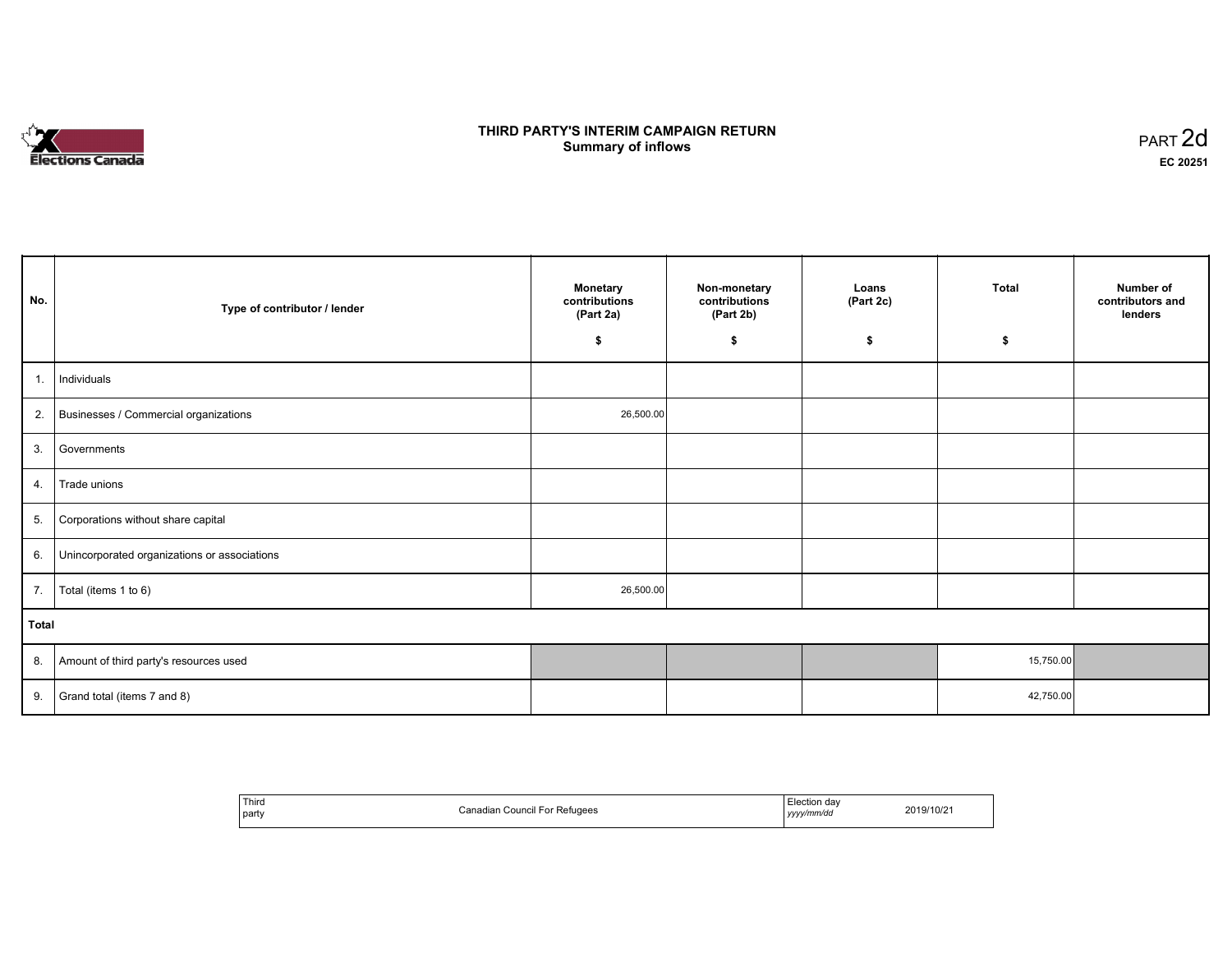

#### THIRD PARTY'S INTERIM CAMPAIGN RETURN Statement of expenses incurred for regulated activities that take place during the pre-election period (Only applicable to <sup>a</sup> fixed-date general election)

равт $\,3$ а EC <sup>20251</sup>

For <sup>a</sup> list of expense types, expense categories and expense subcategories, refer to Annex II in the Instructions.

| No. | Date<br>incurred<br>yyyy/mm/dd | ED Code<br>(if applicable) | Supplier | <b>Expense type</b> | Expense<br>category | Expense<br>subcategory | Starting date<br>of activity,<br>advertisement<br>or survey<br>yyyy/mm/dd | Ending date<br>of activity,<br>advertisement<br>or survey<br>yyyy/mm/dd | Place of activity or<br>advertisement        | <b>Expense amount</b><br>\$ |
|-----|--------------------------------|----------------------------|----------|---------------------|---------------------|------------------------|---------------------------------------------------------------------------|-------------------------------------------------------------------------|----------------------------------------------|-----------------------------|
|     |                                |                            |          |                     |                     |                        |                                                                           |                                                                         |                                              |                             |
|     |                                |                            |          |                     |                     |                        |                                                                           |                                                                         |                                              |                             |
|     |                                |                            |          |                     |                     |                        |                                                                           |                                                                         |                                              |                             |
|     |                                |                            |          |                     |                     |                        |                                                                           |                                                                         |                                              |                             |
|     |                                |                            |          |                     |                     |                        |                                                                           |                                                                         |                                              |                             |
|     |                                |                            |          |                     |                     |                        |                                                                           |                                                                         |                                              |                             |
|     |                                |                            |          |                     |                     |                        |                                                                           |                                                                         |                                              |                             |
|     |                                |                            |          |                     |                     |                        |                                                                           |                                                                         |                                              |                             |
|     |                                |                            |          |                     |                     |                        |                                                                           |                                                                         |                                              |                             |
|     |                                |                            |          |                     |                     |                        |                                                                           |                                                                         |                                              |                             |
|     |                                |                            |          |                     |                     |                        |                                                                           |                                                                         |                                              |                             |
|     |                                |                            |          |                     |                     |                        |                                                                           |                                                                         |                                              |                             |
|     |                                |                            |          |                     |                     |                        |                                                                           |                                                                         |                                              |                             |
|     |                                |                            |          |                     |                     |                        |                                                                           |                                                                         |                                              |                             |
|     |                                |                            |          |                     |                     |                        |                                                                           |                                                                         |                                              |                             |
|     |                                |                            |          |                     |                     |                        |                                                                           |                                                                         |                                              |                             |
|     |                                |                            |          |                     |                     |                        |                                                                           |                                                                         |                                              |                             |
|     |                                |                            |          |                     |                     |                        |                                                                           |                                                                         | Totals carried forward from previous page \$ |                             |
|     |                                |                            |          |                     |                     |                        |                                                                           |                                                                         | Total \$                                     |                             |

| Third<br>party | Canadian Council For Refugees<br>$\sim$ $\sim$ | ∵ction da∿<br>yyyy/mm/dd | 2019/10/21 | Page |  |  |
|----------------|------------------------------------------------|--------------------------|------------|------|--|--|
|                |                                                |                          |            |      |  |  |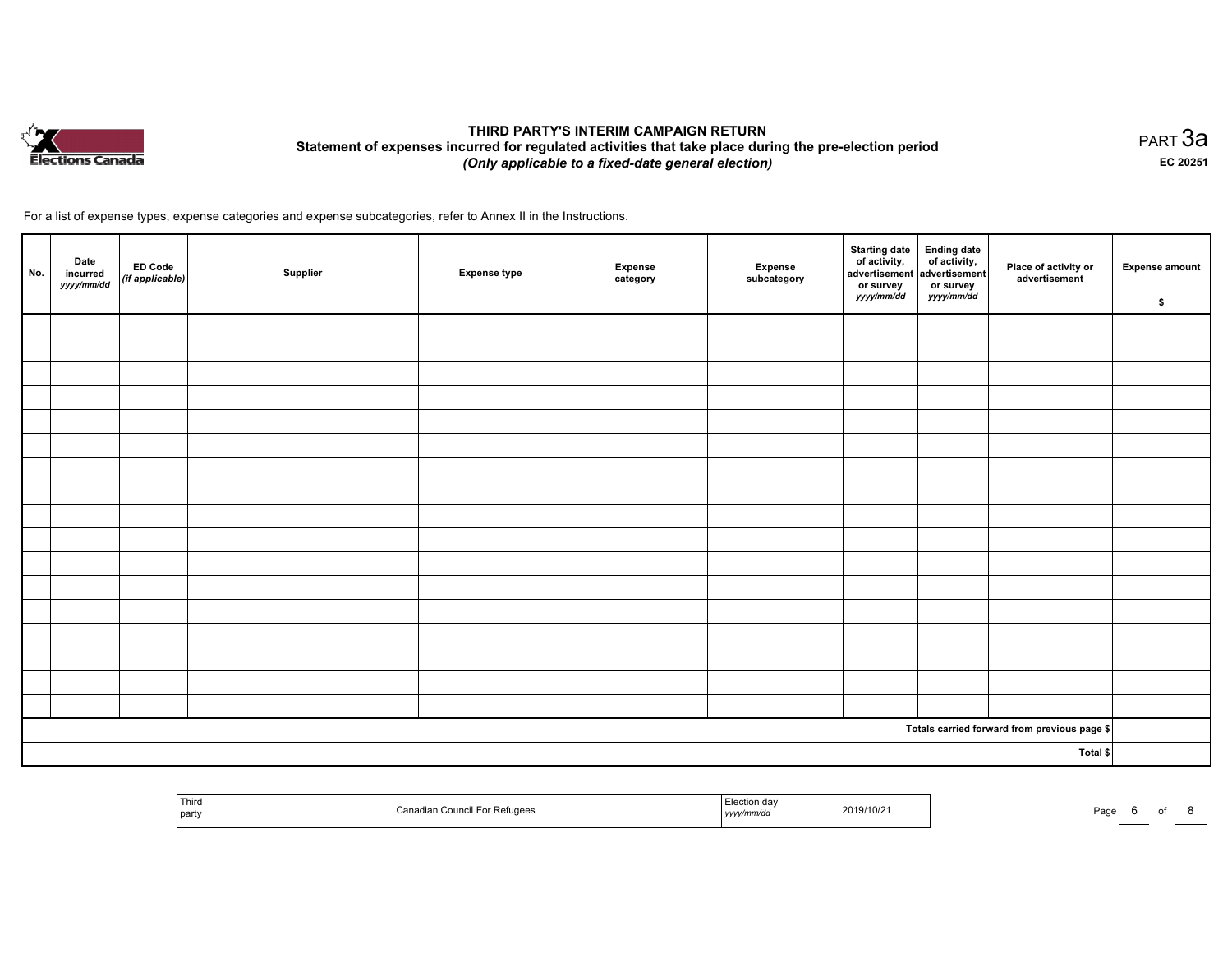

#### THIRD PARTY'S INTERIM CAMPAIGN RETURN THIRD PARTT'S INTERIM CAMPAIGN RETURN<br>Statement of expenses incurred for regulated activities that take place during the election period PART 3b

EC <sup>20251</sup>

For <sup>a</sup> list of expense types, expense categories and expense subcategories, refer to Annex II in the Instructions.

| No.      | Date<br>incurred<br>yyyy/mm/dd | <b>ED Code</b><br>(if applicable) | Supplier       | <b>Expense type</b>   | <b>Expense</b><br>category | Expense<br>subcategory | <b>Starting date</b><br>of activity,<br>advertisement advertisement<br>or survey<br>yyyy/mm/dd | Ending date<br>of activity,<br>or survey<br><i>yyyy/mm/dd</i> | Place of activity or<br>advertisement        | <b>Expense amount</b><br>\$ |
|----------|--------------------------------|-----------------------------------|----------------|-----------------------|----------------------------|------------------------|------------------------------------------------------------------------------------------------|---------------------------------------------------------------|----------------------------------------------|-----------------------------|
|          | 2019/09/23                     |                                   | SPARK ADVOCACY | Professional Services | Publicity                  | Media Placements       |                                                                                                |                                                               | Social Media - Online                        | 42,750.00                   |
|          |                                |                                   |                |                       |                            |                        |                                                                                                |                                                               |                                              |                             |
|          |                                |                                   |                |                       |                            |                        |                                                                                                |                                                               |                                              |                             |
|          |                                |                                   |                |                       |                            |                        |                                                                                                |                                                               |                                              |                             |
|          |                                |                                   |                |                       |                            |                        |                                                                                                |                                                               |                                              |                             |
|          |                                |                                   |                |                       |                            |                        |                                                                                                |                                                               |                                              |                             |
|          |                                |                                   |                |                       |                            |                        |                                                                                                |                                                               |                                              |                             |
|          |                                |                                   |                |                       |                            |                        |                                                                                                |                                                               |                                              |                             |
|          |                                |                                   |                |                       |                            |                        |                                                                                                |                                                               |                                              |                             |
|          |                                |                                   |                |                       |                            |                        |                                                                                                |                                                               |                                              |                             |
|          |                                |                                   |                |                       |                            |                        |                                                                                                |                                                               |                                              |                             |
|          |                                |                                   |                |                       |                            |                        |                                                                                                |                                                               |                                              |                             |
|          |                                |                                   |                |                       |                            |                        |                                                                                                |                                                               |                                              |                             |
|          |                                |                                   |                |                       |                            |                        |                                                                                                |                                                               |                                              |                             |
|          |                                |                                   |                |                       |                            |                        |                                                                                                |                                                               |                                              |                             |
|          |                                |                                   |                |                       |                            |                        |                                                                                                |                                                               |                                              |                             |
|          |                                |                                   |                |                       |                            |                        |                                                                                                |                                                               |                                              |                             |
|          |                                |                                   |                |                       |                            |                        |                                                                                                |                                                               | Totals carried forward from previous page \$ |                             |
| Total \$ |                                |                                   |                |                       |                            |                        |                                                                                                |                                                               |                                              |                             |

| ' Third<br>party | <sup>*</sup> Refugees<br>Canadian Council Fo | Election day<br>2019/10/21<br>yyyy/mm/dd | Page |
|------------------|----------------------------------------------|------------------------------------------|------|
|------------------|----------------------------------------------|------------------------------------------|------|